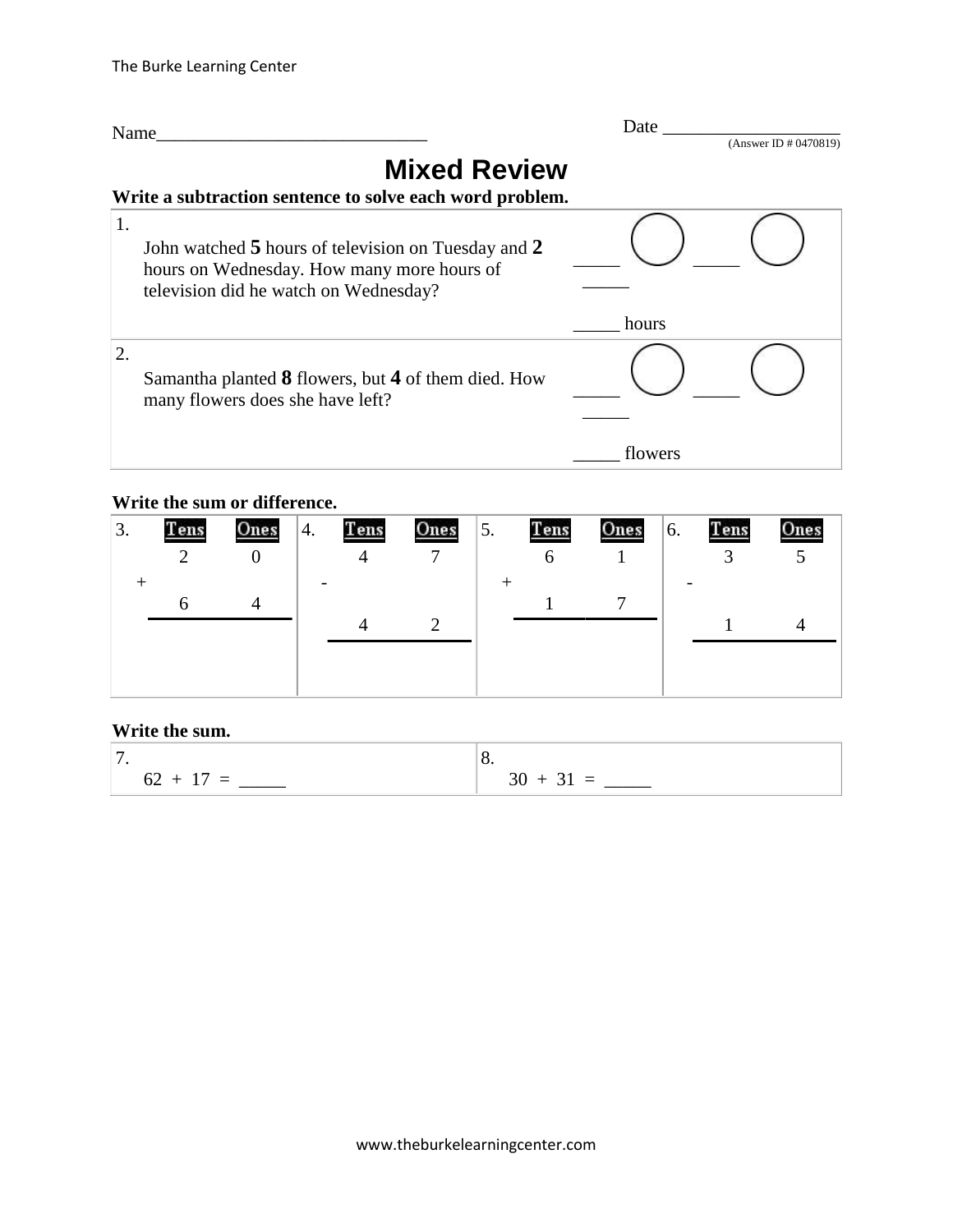### **Complete the addition fact.**



# **Order each group of numbers from largest to smallest.**

| 11. |            |  |
|-----|------------|--|
|     | 17, 11, 15 |  |
| 12. |            |  |
|     | 13, 31, 20 |  |
| 13. |            |  |
|     | 16, 14, 18 |  |

### **Write the difference.**

|       | გბ |    |        | 54. |                                         | $\overline{ }$<br>┱, |              |  |
|-------|----|----|--------|-----|-----------------------------------------|----------------------|--------------|--|
| '4. L | 54 | 10 | $0. -$ | ΟU  | $\overline{\phantom{a}}$<br>$\cdot$ $-$ | 33                   | $\vert 8.$ - |  |
|       |    |    |        |     |                                         |                      |              |  |

### **Fill in the missing numbers to complete the addition fact.**

| 19 | <b>Tens</b> | Ones | 20 | Tens | Ones | 21 | Tens | Ones | 22 | Tens | Ones |
|----|-------------|------|----|------|------|----|------|------|----|------|------|
|    |             |      |    |      |      |    |      |      |    |      |      |
|    |             |      |    |      |      |    |      |      |    |      |      |
|    |             |      |    |      |      |    |      |      |    |      |      |
|    |             |      |    |      |      |    |      |      |    |      |      |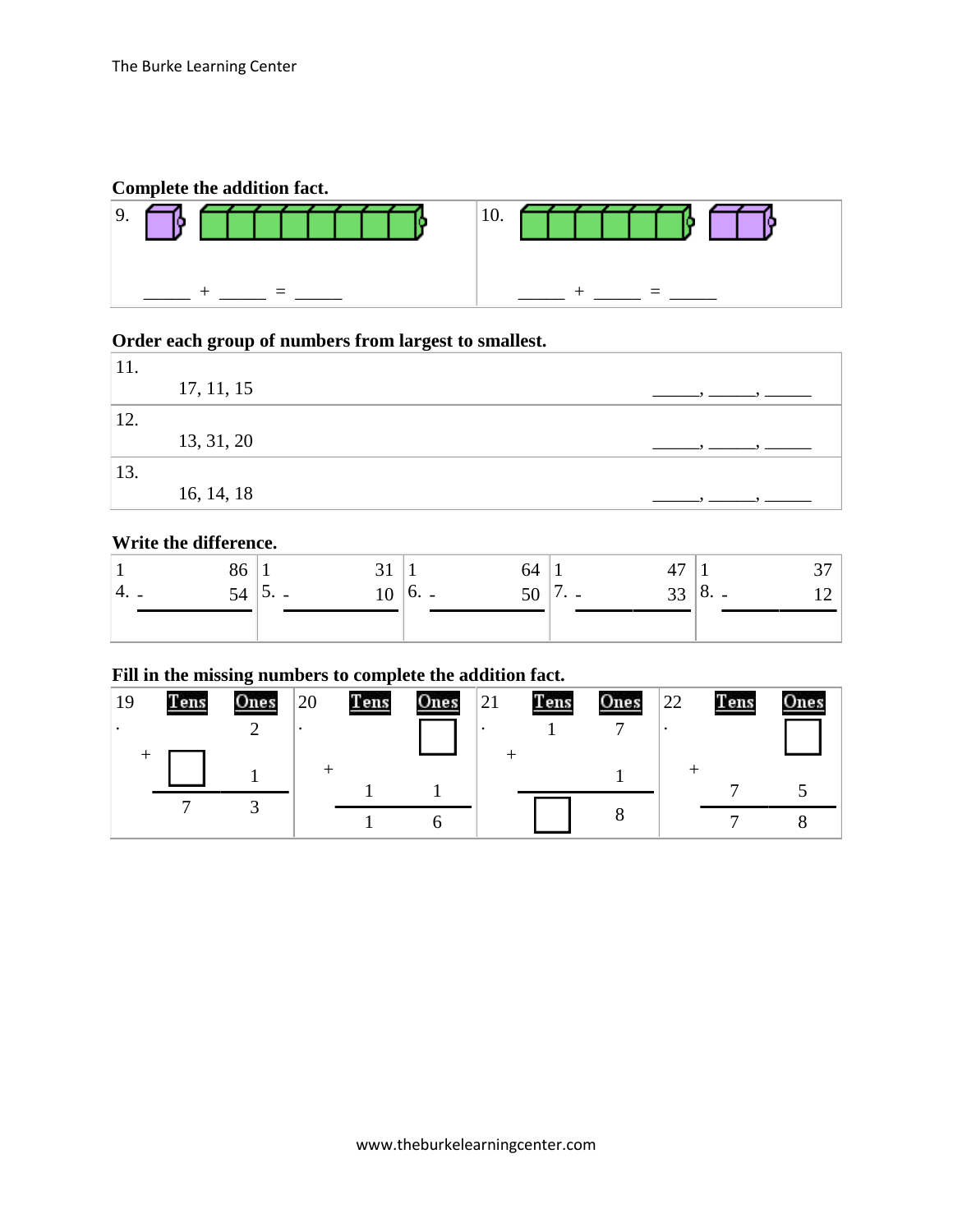## **Answer Key 0470819**

### **Write a subtraction sentence to solve each word problem.**

| 1. | John watched 5 hours of television on Tuesday and 2<br>hours on Wednesday. How many more hours of<br>television did he watch on Wednesday? |         |
|----|--------------------------------------------------------------------------------------------------------------------------------------------|---------|
|    |                                                                                                                                            | hours   |
|    | $5 - 2 = 3$                                                                                                                                |         |
|    | 3 hours                                                                                                                                    |         |
| 2. | Samantha planted 8 flowers, but 4 of them died. How<br>many flowers does she have left?                                                    |         |
|    |                                                                                                                                            | flowers |
|    | $8 - 4 = 4$                                                                                                                                |         |
|    | 4 flowers                                                                                                                                  |         |

### **Write the sum or difference.**

| ⌒ | <u>Tens</u> | Ones | $\overline{4}$ | Tens | Ones | 5         | Tens | Ones | 6         | Tens | One |
|---|-------------|------|----------------|------|------|-----------|------|------|-----------|------|-----|
|   |             |      | $\bullet$      |      | −    | $\bullet$ |      |      | $\bullet$ |      |     |
|   |             |      |                |      |      |           |      |      |           |      |     |
|   |             |      |                |      |      |           |      |      |           |      |     |
|   |             |      |                |      |      |           |      |      |           |      |     |
|   |             |      |                |      |      |           |      |      |           |      |     |

#### **Write the sum.**

|  | $\overline{a}$<br>$\mathbf{r}$<br>$6^{\circ}$<br>$\overline{\phantom{0}}$<br><b>Service Service</b> | $\sim$ $\sim$ 1<br>∩י<br>$\overline{\phantom{0}}$<br>01<br>$\hspace{0.05cm}$<br>v.<br>ັ້<br>$\mathcal{L}^{\text{max}}_{\text{max}}$ and $\mathcal{L}^{\text{max}}_{\text{max}}$ and $\mathcal{L}^{\text{max}}_{\text{max}}$ |
|--|-----------------------------------------------------------------------------------------------------|-----------------------------------------------------------------------------------------------------------------------------------------------------------------------------------------------------------------------------|
|--|-----------------------------------------------------------------------------------------------------|-----------------------------------------------------------------------------------------------------------------------------------------------------------------------------------------------------------------------------|